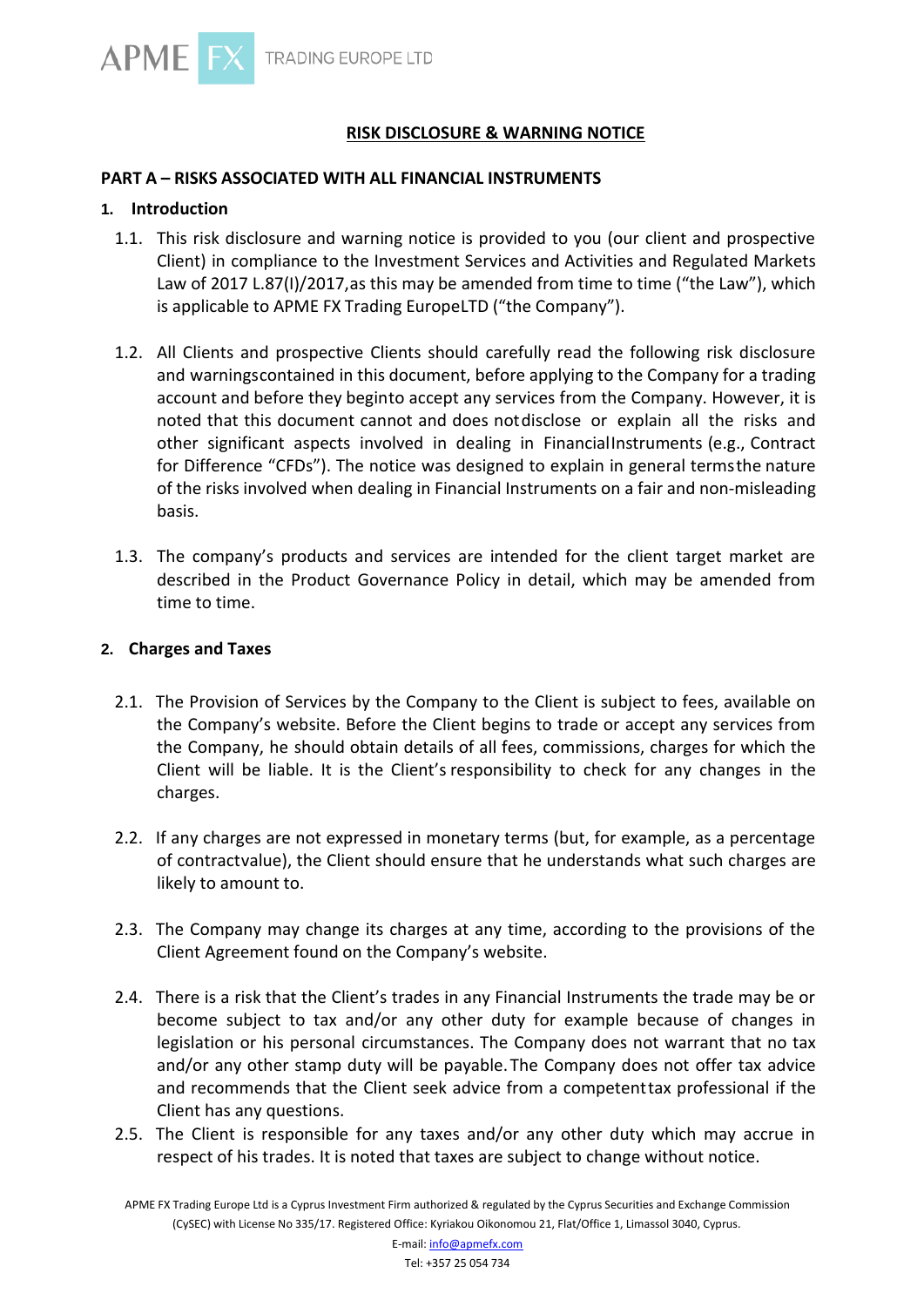

- 2.6. If required by applicable Law, the Company shall deduct at source from any payments due to the Client such amounts as are required by the tax authorities to be deducted in accordance with applicableLaw.
- 2.7. It is possible that other costs, including taxes, relating to Transactions carried out on the Trading Platform may arise for which the Client is liable, and which are neither paid via us nor imposed by theCompany. Although it is the Client's sole and entire responsibility to account for tax due and without derogating from this, the Client agrees that the Company may deduct tax, as may be required by theapplicable law, with respect to his trading activity on the Trading Platform. The Client is aware that the Company has a right of set-off against any amounts in the Client's Trading Account with respect to suchtax deductions.
- 2.8. It is noted that the Company's prices in relation to CFDs, trading are set by the Company and maybe different from prices reported elsewhere. The Company's trading prices are the ones at which the Company is willing to sell CFDs to its Clients at the point of sale. The prices displayed on the Company'sTrading Platform reflects the last known available price at the moment prior to placing any Order, however, the actual execution price of the Order may differ, in accordance with the Company's Best Interest and Order Execution Policy and Client Agreement. As such, the price that the Client receives when he opens or closes a position may not directly correspond to real time market levels at the point in time at which the sale CFD occurs or reflect the prices of third-party brokers/providers.

# **3. Third Party Risks**

- 3.1. It is understood that the Company will promptly place any Client money it receives into one or moresegregated account(s) (denoted as'clients' accounts') with reliable financial institutions (within or outside Cyprus or the EEA) such as a credit institution. The Company shall exercise due skill, care and diligence in the selection of the financial institution according to Applicable Regulations. it is understood that there are circumstances beyond the control of the Company and hence the Company does not accept any liability or responsibility for any resulting losses to the Client as a result of the insolvency or any other analogous proceedings or failure of the financial institution where Client money will be held.
- 3.2. The financial institution (of paragraph 3.1.) where Client money will be held may be within or outside Cyprus or the EEA. It is understood that the legal and regulatory regime applying to any such financial institution outside Cyprus, or the EEA will be different from that of Cyprus. Hence, in the event of the insolvency or any other equivalent failure or proceeding of that person, the Client's money may be treated differently from the treatment which would apply if the money was held in a Segregated Accountin Cyprus.
- 3.3. The financial institution to which the Company will pass Client money (as per paragraph 3.1.) may hold it in an omnibus account. Hence, in the event of the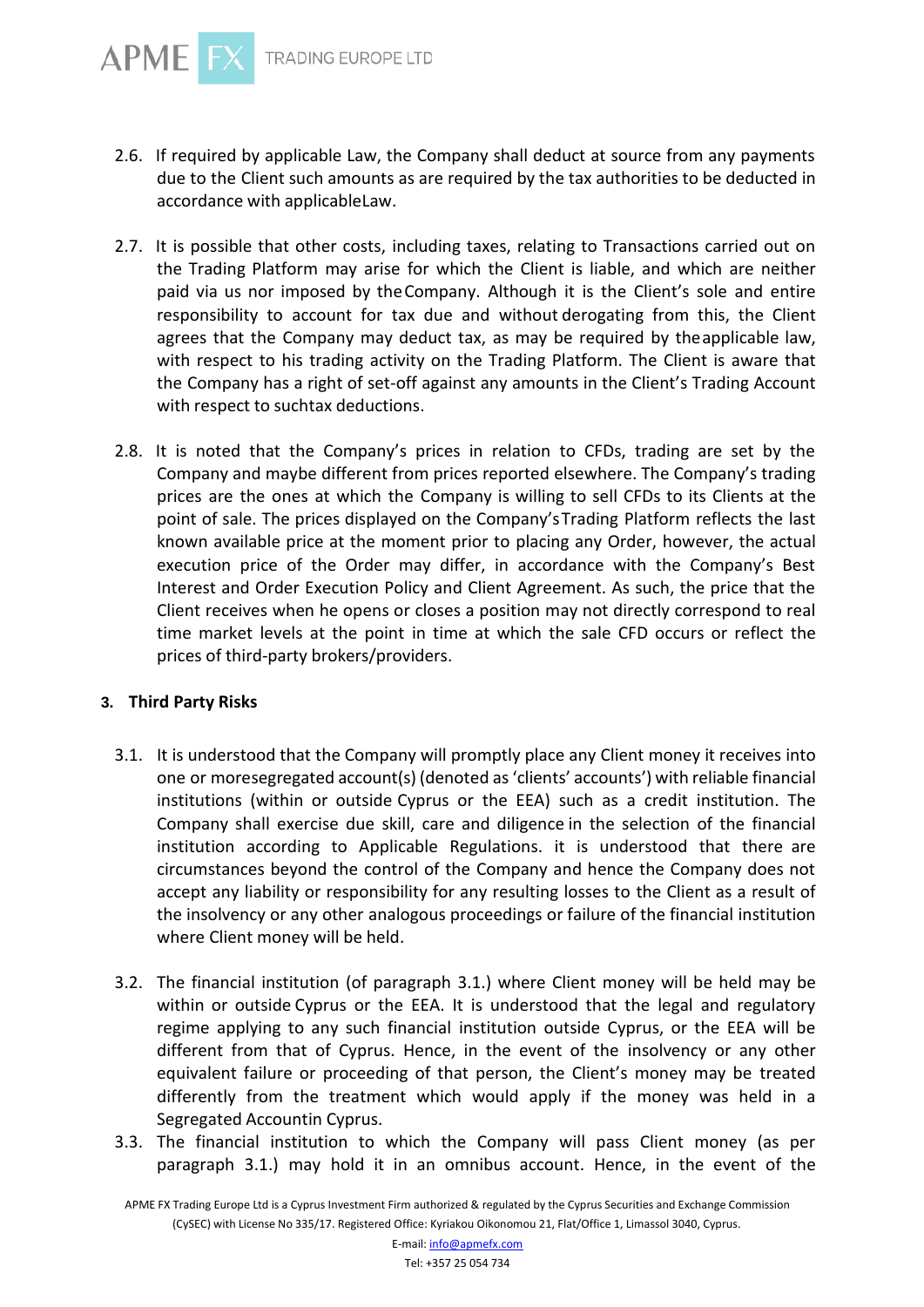

insolvency or any other analogous proceedingsin relation to that financial institution, the Company may only have an unsecured claim against the financial institution on behalf of the Client, and the Client will be exposed to the risk that the money received by the Company from the financial institution is insufficient to satisfy the claims of the Client. In general, accounts held with institutions, including omnibus account(s), face various risks, including the potential risk of being treated as one (1) account in case the financial institution in which the funds are held defaults. Under such circumstances any applicable deposit guarantee scheme may be applied without consideration of the Client as the ultimate beneficial owners of the Omnibus Account. In addition,resolution measures may be taken in such a case, including the bail-in of Client funds.

- 3.4. The Company may deposit Client money with a depository who may have a security interest, lien or right of set-off in relation to that money.
- 3.5. A Bank or Broker through whom the Company deals with could have interest's contrary to the Client's Interests.

# **4. Insolvency**

- 4.1. The Company's insolvency or default or the insolvency or default of any parties involved in Transactions undertaken by the Company on the Client's behalf (including without limitation brokers, execution venues and liquidity providers), may lead to positions being liquidated or closed out without the Client's consent and as result the Client may suffer losses. In the unlikely event of the Company's insolvency, segregated client funds cannot be used for reimbursement to the Company's creditors. If the Company is unable to satisfy repayment claims, eligible claimants have the right to compensation by the Investor Compensation Fund as stated below.
- 4.2. The Company as the issuer of a CFD may become temporarily or permanently insolvent, resulting in its inability to meet its obligations. The solvency of an issuer may change due to one or more of a range of factors including the financial prospects of the issuing company, the issuer's economic sector and/or the political and economic status of the countries where it and/or its business are located. The deterioration of the issuer's solvency will influence the price of the securities that it issues.

## **5. Investor Compensation Fund**

The Company participates in the Investor Compensation Fund for clients of Investment Firms regulated in the Republic of Cyprus. Certain clients will be entitled to compensation under the Investor Compensation Fund where the Company fails. Compensation shall not exceed twenty thousand Euro (EUR 20.000) for each entitled Client. For more details, please refer to the "Investor Compensation Fund" found on our website.

## **6. Technical Risks**

6.1. The Client and not the Company shall be responsible for the risks of financial losses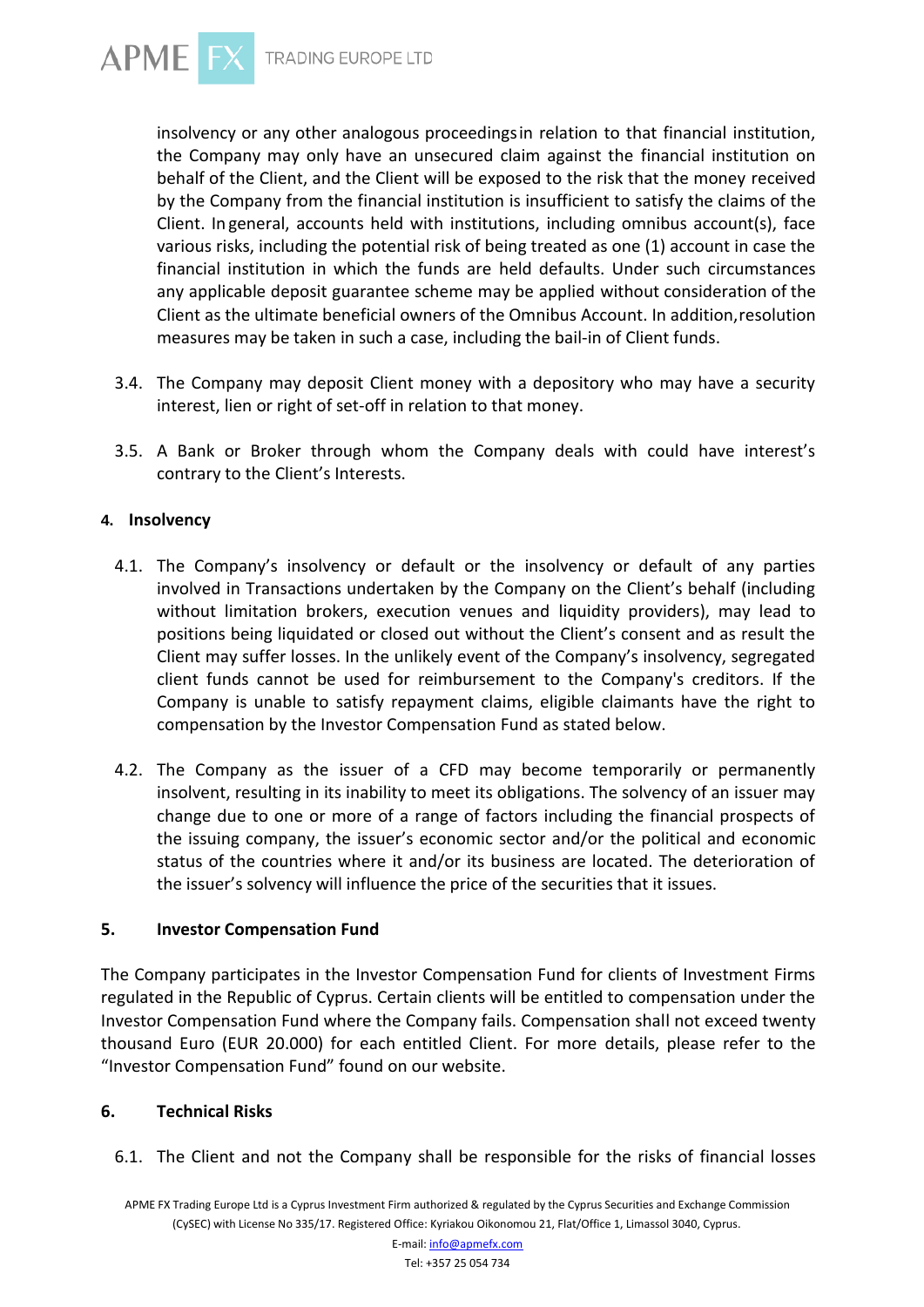

caused by failure, malfunction, interruption, disconnection or malicious actions of information, communication, electricity, electronic or other systems.

- 6.2. If the Client undertakes transactions on an electronic system, he will be exposed to risks associated with the system including the failure of hardware, software, servers, communication lines and internet failure. The result of any such failure may be that his order is either not executed according to his instructions or it is not executed at all. The Company does not accept any liability in the case of such a failure.
- 6.3. The Client acknowledges that the unencrypted information transmitted by e-mail is not protected from any unauthorized access.
- 6.4. At times of excessive deal flow the Client may have some difficulties to be connected over the phone or the Company's Platform(s)/system(s), especially in fast Market (for example, when key macroeconomic indicators are released).
- 6.5. The Client acknowledges that the internet may be subject to events which may affect his access to the Company's Website and/or the Company's trading Platform(s)/system(s), including but not limited to interruptions or transmission blackouts, software and hardware failure, internet disconnection, public electricity network failures or hacker attacks. The Company is not responsible for any damages or losses resulting from such events which are beyond its control or for any other losses, costs, liabilities, or expenses (including, without limitation, loss of profit) which may result from the Client's inability to access the Company's Website and/or Trading System or delay or failure in sending orders or Transactions.
- 6.6. In connection with the use of computer equipment and data and voice communication networks, the Client bears the following risks amongst other risks in which cases the Company has no liability of any resulting loss:
	- i. Power cut of the equipment on the side of the Client or the provider, or communication operator (including voice communication) that serves the Client.
	- ii. Physical damage (or destruction) of the communication channels used to link the Client and provider (communication operator), provider, and the trading or information server of the Client.
	- iii. Outage (unacceptably low quality) of communication via the channels used by the Client, or the Company or the channels used by the provider, or communication operator (including voice communication) that are used by the Client or the Company.
	- iv. Wrong or inconsistent with requirements settings of the Client Terminal.
	- v. Untimely update of the Client Terminal.
	- vi. When carrying out transactions via the telephone (land or cell phone lines) voice communication, the Client runs the risk of problematic dialing, when trying to reach an employee of the broker service department of the Company due to communication quality issues and communication channel loads.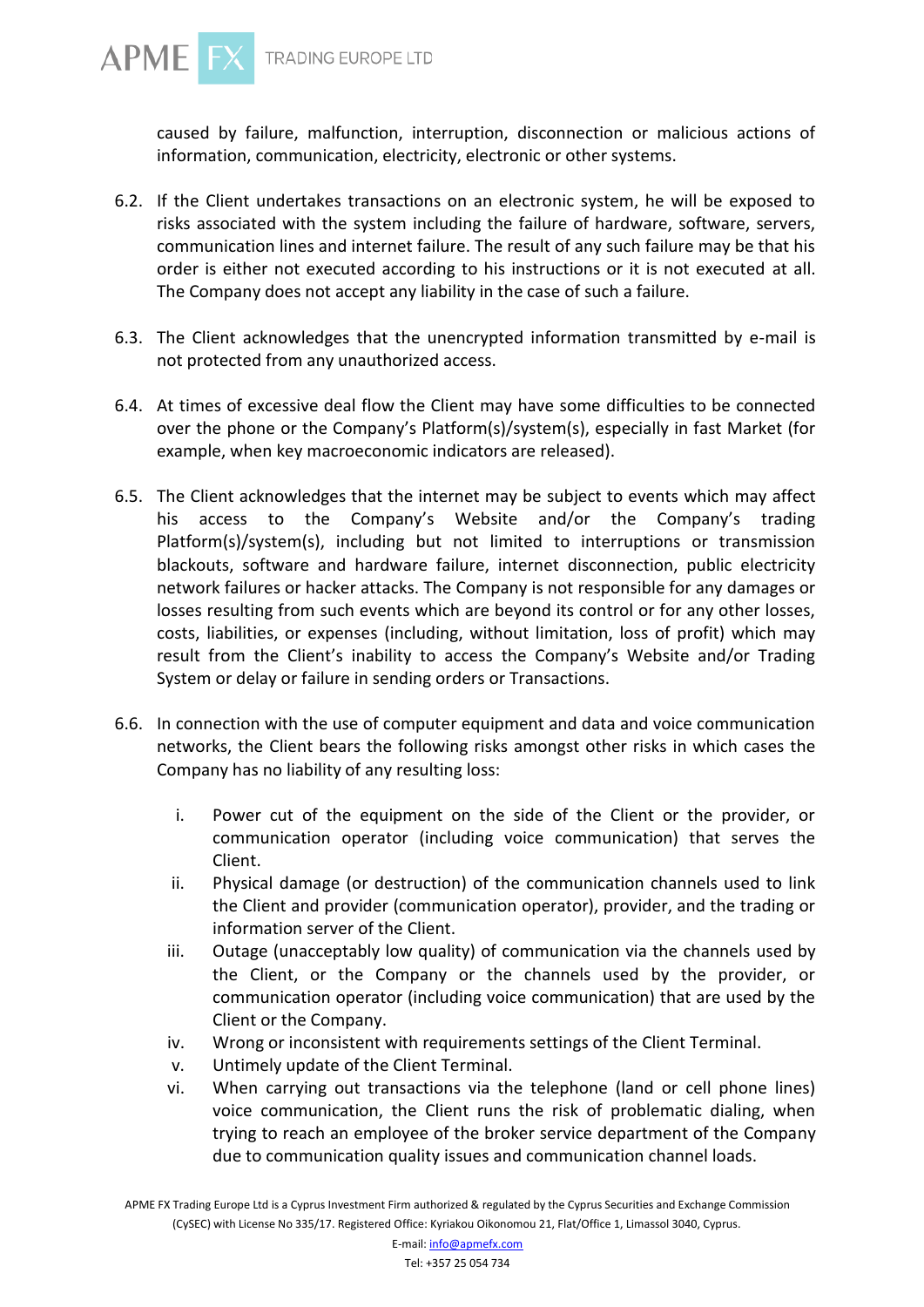- vii. The use of communication channels, hardware and software, generate the risk of non - reception of a message (including text messages) by the Client from the Company.
- viii. Trading over the phone might be impeded by overload of connection.
- ix. Malfunction or non-operability of the Platform, which also includes the Client Terminal.
- 6.7. The Client may suffer financial losses caused by the materialization of the above risks, the Company accepting no responsibility or liability in the case of such a risk materializing and the Client shall be responsible for all related losses he may suffer.

# **7. Trading Platform**

- 7.1. The Client is warned that when trading in an electronic platform he assumes risk of financial losswhich may be a consequence of amongst other things:
	- i. Failure of Client's devices, software and poor quality of connection.
	- ii. The Company's or Client's hardware or software failure, malfunction or misuse.
	- iii. Improper work of Client's equipment.
	- iv. Wrong setting of Client's Terminal.
	- v. Delayed updates of Client's Terminal.
- 7.2. The Client acknowledges that only one Instruction is allowed to be in the queue at one time. Once the Client has sent an Instruction, a new Instruction can be given to the Company.
- 7.3. The Client acknowledges that the only reliable source of Quotes Flow information is that of the live Server's Quotes Base. Quotes Base in the Client Terminal is not a reliable source of Quotes Flowinformation because the connection between the Client Terminal and the Server may be disrupted at some point and some of the Quotes simply may not reach the Client Terminal.
- 7.4. The Client acknowledges that when the Client closes the order placing/ deleting window or the position opening/closing window, the Instruction, which has been sent to the Server, shall not be cancelled.
- 7.5. Orders may be executed one at a time while being in the queue. Multiple orders from the same Client Account in the same time may not be executed.
- 7.6. The Client acknowledges that when the Client closes the Order, it shall not be cancelled.
- 7.7. In case the Client has not received the result of the execution of the previously sent Order but decides to repeat the Order, the Client shall accept the risk of making two Transactions instead ofone.

APME FX Trading Europe Ltd is a Cyprus Investment Firm authorized & regulated by the Cyprus Securities and Exchange Commission (CySEC) with License No 335/17. Registered Office: Kyriakou Oikonomou 21, Flat/Office 1, Limassol 3040, Cyprus.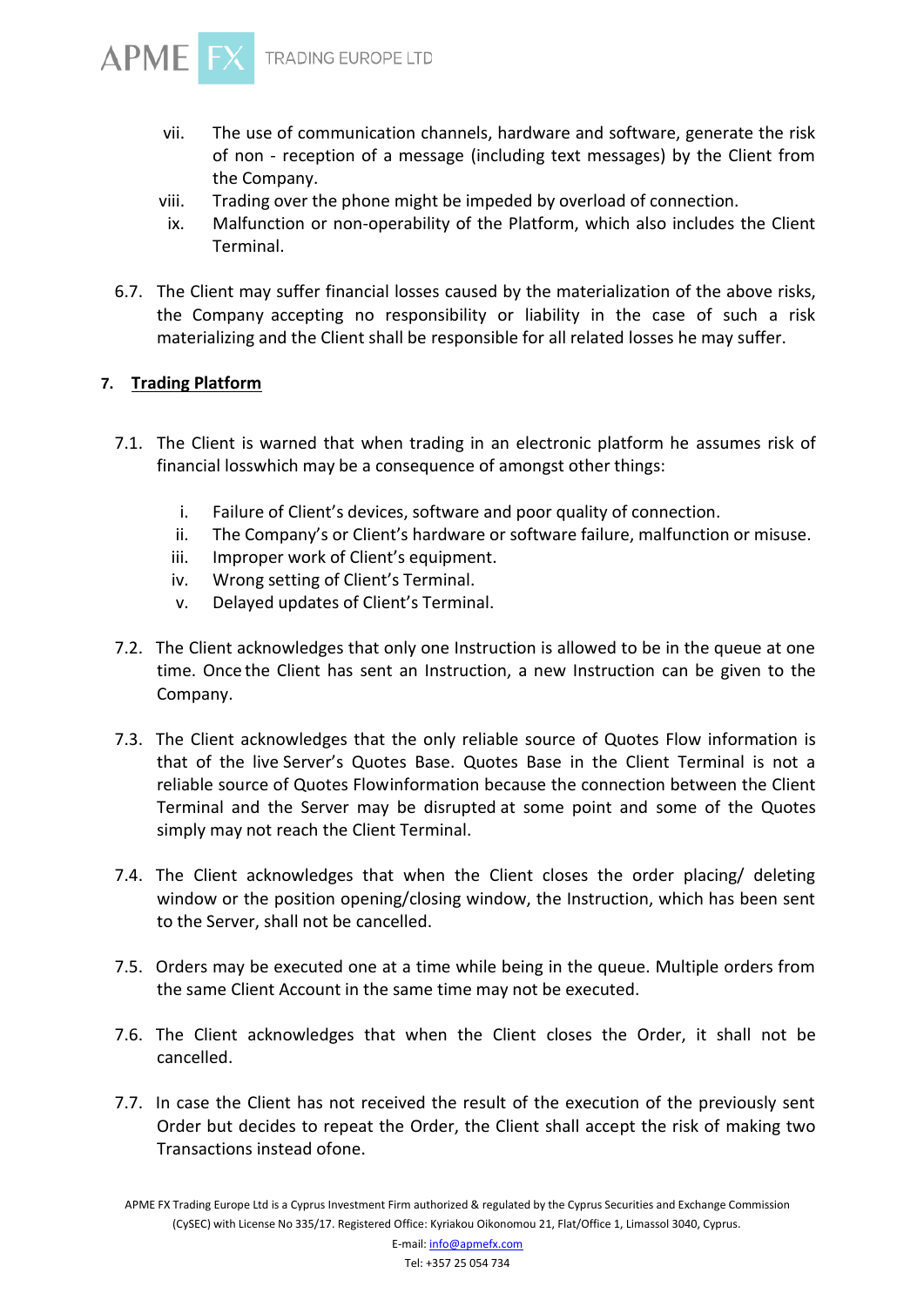

7.8. The Client acknowledges that if the Pending Order has already been executed but the Client sends an instruction to modify its level, the only instruction, which will be executed, is the instruction to modify Stop Loss and/or Take Profit levels on the position opened when the Pending Ordertriggered.

## **8. Communication between the Client and the Company**

- 8.1. The Client shall accept the risk of any financial losses caused by the fact that the Client has receivedwith delay or has not received at all any notice from the Company.
- 8.2. The Client acknowledges that the unencrypted information transmitted by e-mail is not protectedfrom any unauthorized access.
- 8.3. The Company has no responsibility if unauthorized third persons access to information have, including electronic addresses, electronic communication and personal data, access data when theabove are transmitted between the Company and the Client or when using the internet or othernetwork communication facilities, telephone, or any other electronic means.
- 8.4. The Client is fully responsible for the risks in respect of undelivered Company Online Trading Systeminternal mail messages sent to the Client by the Company.

## **9. Force Majeure Events**

- 9.1. In case of a Force Majeure Event the Company may not be in a position to arrange for the execution of Client Orders or fulfil its obligations under the agreement with the Client. As a result, the Client may suffer financial loss.
- 9.2. The Company will not be liable or have any responsibility for any type of loss or damage arising outof any failure, interruption, or delay in performing its obligations under this Agreement where such failure,interruption or delay is due to a Force Majeure event.

#### **10. Abnormal Market Conditions**

- 10.1. The Client acknowledges that under Abnormal Market Conditions the period during which the Orders are executed may be extended or it may be impossible for Orders to be executed at declared prices or may not be executed at all.
- 10.2. Abnormal Market Conditions include but not limited to times of rapid price fluctuations of the price,rises or falls in one trading session to such an extent that, under the rules of the relevant exchange, trading is suspended or restricted, or there is lack of liquidity, or this may occur at the opening of tradingsessions.

APME FX Trading Europe Ltd is a Cyprus Investment Firm authorized & regulated by the Cyprus Securities and Exchange Commission (CySEC) with License No 335/17. Registered Office: Kyriakou Oikonomou 21, Flat/Office 1, Limassol 3040, Cyprus.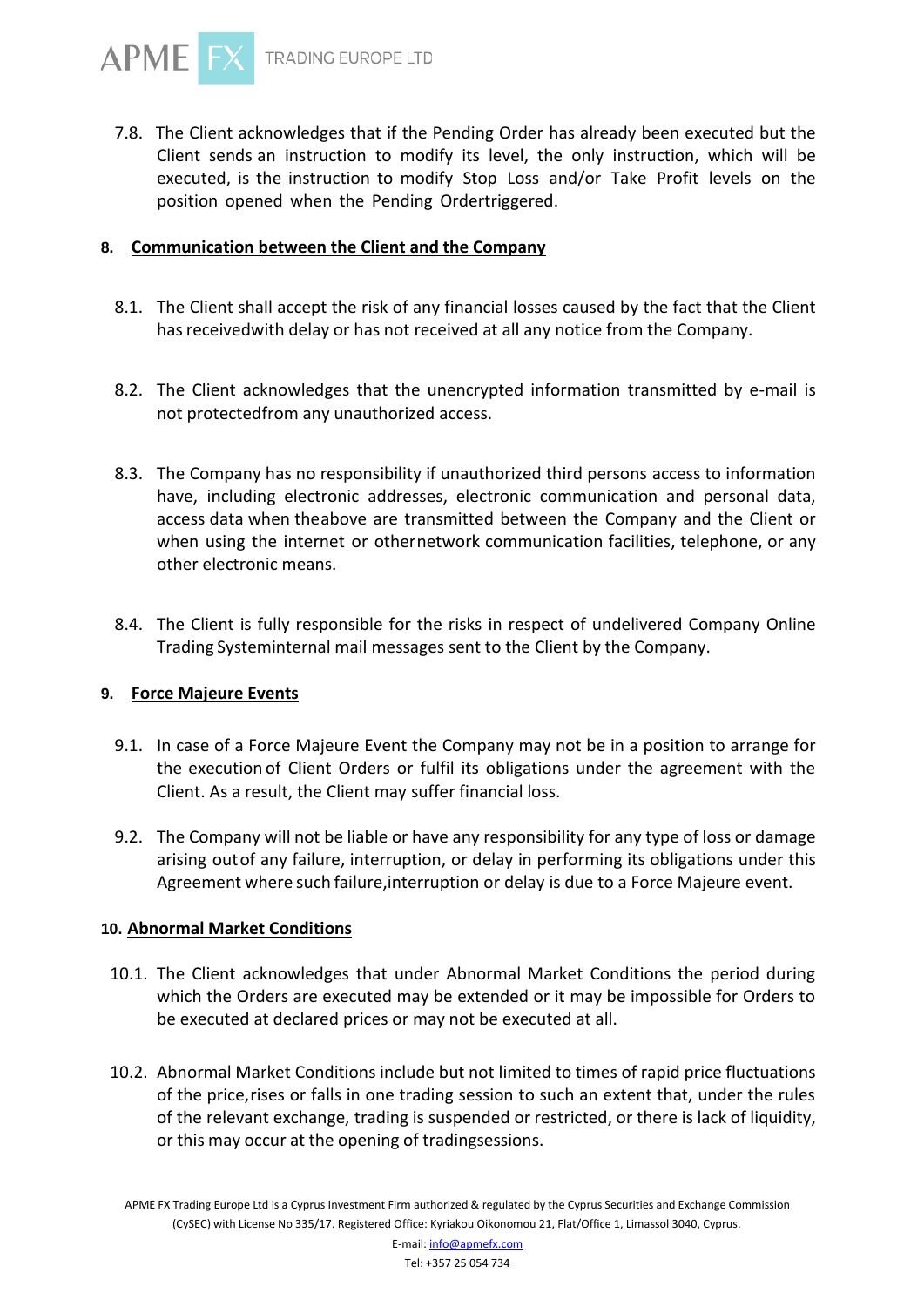

# **11. Foreign Currency**

When a Financial Instrument is traded in a currency other than the currency of the Client's country of residence, any changes in the exchange rates may have a negative effect on its value, price and performance and may lead to losses for the Client.

## **12. Regulatory and Legal Risk**

A change in laws and regulations may materially impact a Financial Instrument and investments in a sector or market. A change in laws or regulations made by a government or a regulatory body or a decision reached by a judicial body can increase business operational costs, lessen investment attractiveness, change the competitive landscape and as such alter the profit possibilities of aninvestment. This risk is unpredictable and may vary from market to market.

# **PART B – GENERAL INFORMATION ON RISKS ASSOCIATED WITH SPECIFIC FINANCIAL INSTRUMENTS**

## **13. Introduction**

# **General Risk Warning for Complex Financial Instruments (Derivative Financial Instruments such as CFDs)**

Trading CFDs can put Client's capital at risk, especially if used in a speculative manner. CFDs are categorized as high risk complex Financial Instruments and Clients may lose the amount invested.

The investment decisions made by the Clients and the investment advice provided by the Company toClients are subject to various markets, currency, economic, political, business risks etc., and will not necessarily be profitable.

The Client acknowledges and without any reservation accepts that, notwithstanding any investment advice or information which may have been given by the Company, the value of any investment in Financial Instruments may fluctuate either upwards or downwards. The Client acknowledges and withoutany reservation accepts the existence of a substantial risk of incurring losses and damages as a result of buying or selling any Financial Instrument and acknowledges his willingness to take such risk.

Set out below is an outline of the major risks and other significant aspects of CFDs trading:

- **13.1. Trading in CFDs is VERY SPECULATIVE AND HIGHLY RISKY** and is not suitable for allmembers of the general public but only for those investors who:
	- i. understand and are willing to assume the economic, legal and other risks involved,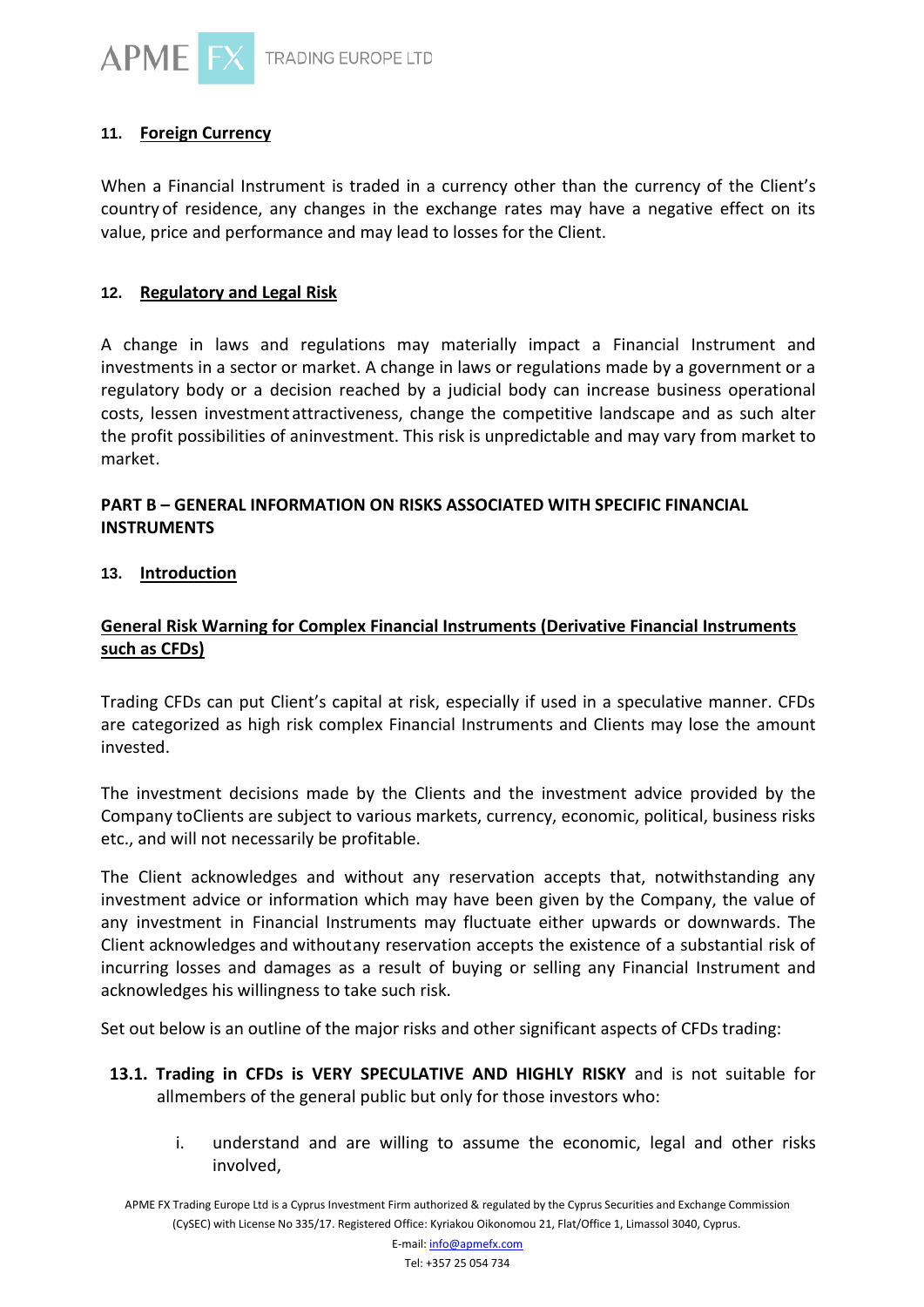

- ii. taking into account their personal financial circumstances, financial resources, lifestyle andobligations are financially able to assume the loss of their entire investment,
- iii. have the knowledge to understand CFDs trading and the Underlying assets and Markets.
- 13.2. The Company may provide the Client with information and tools produced by third parties on an "as is" basis (i.e., the Company does not approve, or endorse, or affect the said information and ortools), which may be indicative of trading trends or trading opportunities. The Client accepts and understands that taking any actions based on the information and/or tools provided by third partiesmay result in losses and or general reduction of value of the Client's assets. The Company does not accept liability for any such losses resulting from actions taken by the Client on the basis of information and or tools produced by third parties.
- 13.3. CFDs are derivative financial instruments deriving their value from the prices of the underlying assets/markets in which they refer to (for example currency, equity indices, stocks, metals, indices futures, forwards etc.). Although the prices at which the Company trades are set by an algorithm developed by the Company, the prices are derived from the Underlying Assets /market. It is important therefore that the Client understands the risks associated with trading in the relevant underlying asset/ market because fluctuations in the price of the underlying asset/ market will affect the profitability of his trade.
- 13.4. Information of the previous performance of a Financial Instrument does not guarantee its current and/or future performance. The use of historical data does not constitute a binding or safe forecast as to the corresponding future performance of the Financial Instruments to which the saidinformation refers.
- 13.5. Leverage and Gearing
	- i. Transactions in foreign exchange and derivative Financial Instruments carry a high degree of risk. The amount of initial margin may be small relative to the value of the foreign exchange or derivatives contract so that transactions are "leveraged" or "geared".
	- ii. A relatively small market movement will have a proportionately larger impact on the funds the Client has deposited or will have to deposit; this may work against the Client as well as for the Client. The Client may sustain a total loss of initial Margin funds and any additional funds deposited with the Company to maintain his position. If the market moves against the Client's position and/or Margin requirements are increased, the Client may be called upon to deposit additional funds on short notice to maintain his position. Failing to comply with a requestfor a deposit of additional funds, may result in closure of his position(s)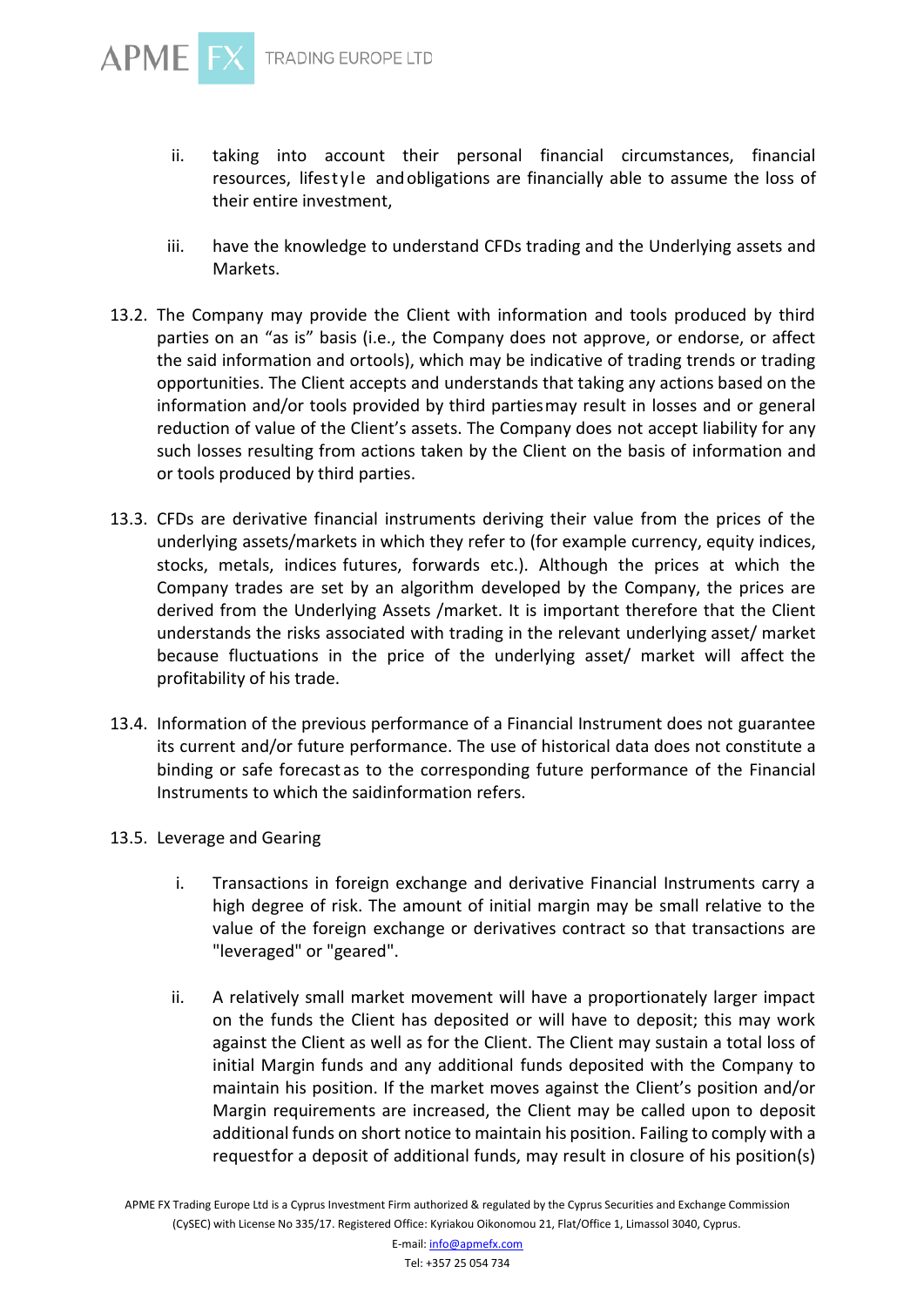

by the Company on his behalf and he will be liable for any resulting loss or deficit.

#### 13.6. Risk-reducing Orders or Strategies

- i. The placing of certain Orders (e.g. "stop-loss" orders, where permitted under local law, or "stop- limit" Orders), which are intended to limit losses to certain amounts, may not be adequate given that markets conditions make it impossible to execute such Orders, e.g. due to illiquidity in the market. Strategies using combinations of positions, such as "spread" and "straddle"' positions may be as risky as taking simple "long" or "short" positions. Therefore, StopLimit and Stop Loss Orders cannot guarantee the limit of loss.
- ii. Trailing Stop and Expert Advisor cannot guarantee the limit of loss.

#### 13.7. Volatility

Some Derivative Financial Instruments trade within wide intraday ranges with volatile price movements. Therefore, the Client must carefully consider that there is a high risk of lossesas well as profits. The price of Derivative Financial Instruments is derived from the price of the Underlying Asset in which the Derivative Financial Instruments refer to. Derivative Financial Instruments and related Underlying Markets can be highly volatile. The prices of Derivative Financial Instruments and the Underlying Asset may fluctuate rapidly and over wide ranges andmay reflect unforeseeable events or changes in conditions, none of which can be controlled by the Client or the Company. Under certain market conditions it may be impossible for a clients order to be executed at declared prices leading to losses. The prices of Derivative Financial Instruments and the Underlying Asset will be influenced by, amongst other things, changing supply and demand relationships, governmental, agricultural, commercial and trade programs and policies, national and international political and economic events and the prevailing psychological characteristics of the relevant marketplace.

#### 13.8. Margin

The Client acknowledges and accepts that, regardless of any information which may be offered by the Company, the value of Derivative Financial Instruments may fluctuate downwardsor upwards and it is even probable that the investment may become of no value. This is owed to the margining system applicable to such trades, which generally involves a comparatively modest deposit or margin in terms of the overall contract value, so that a relatively small movement in the Underlying Market can have a disproportionately dramatic effect on the Client's trade. If the Underlying Market movement is in the Client's favor, the Client may achieve a good profit, but an equally small adverse market movement can not only quickly result in the loss of the Clients' entire deposit but may also expose the Client to a large additional loss.

#### 13.9. Liquidity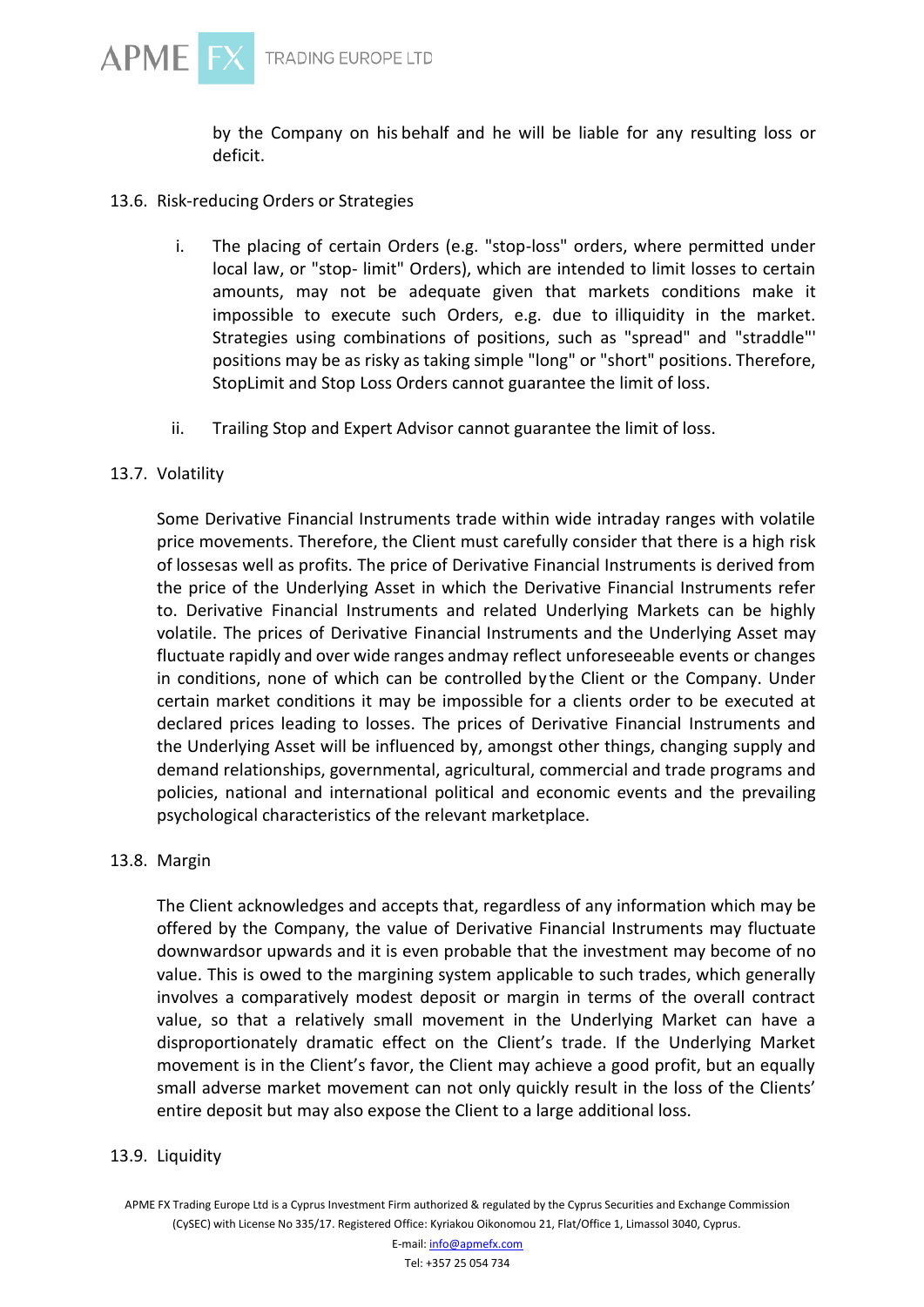Some of the Underlying Assets may not become immediately liquid as a result of reduced demand for the Underlying Asset and Client may not be able to obtain the informationon the value of these or the extent of the associated risks.

# 13.10.Contracts for Differences

- i. The CFDs available for trading with the Company are non-deliverable spot transactions giving an opportunity to make profit on changes in the Underlying Asset (cash indices, index futures, bond futures, commodity futures, spot crude oil, spot gold, spot silver, single stocks, currencies or any other asset according to the Company's discretion from time to time). If the Underlying Asset movement is in the Client's favor, the Client may achieve a goodprofit, but an equally small adverse market movement can not only quickly result in the loss of the Clients' entire deposit but also any additional commissions and other expenses incurred. So, the Client must not enter into CFDs unless he is willing to undertake the risks of losing entirely all the money which he has invested and also any additional commissions and other expenses incurred.
- ii. Investing in a Contract for Differences carries the same risks as investing in a future or an option and the Client should be aware of these as set out above. Transactions in Contracts for Differences may also have a contingent liability and the Client should be aware ofthe implications of this as set out below under "Contingent Liability Investment Transactions".
- 13.11.Off-exchange transactions in Derivative Financial Instruments
	- i. CFDs offered by the Company are off-exchange transactions. The trading conditions are set by us (in line with the trading conditions received by our liquidity providers), subject to any obligations we have to provide best execution, to act reasonably and inaccordance with our Client Agreement and with our Best Interest and Order Execution Policy. Each CFD that the Client opens through our Trading Platform results in the entering of an Orderwith the Company; such Orders can only be closed with the Company and are not transferableto any other person. While some off-exchange markets are highly liquid, transactions in off- exchange or non-transferable derivatives may involve greater risk than investing in on- exchange derivatives because there is no exchange market on which to close out an Open Position. It may be impossible to liquidate an existing position, to assess the value of the position arising from an off-exchange transaction or to assess the exposure to risk. Bid prices and Ask prices need not be quoted, and, even where they are, they will be established by dealers in these instruments and consequently it may be difficult to establish what a fair price is.
	- ii. In regard to transactions in CFD's the Company is using an Online Trading Systems for transactions in CFD's which does not fall into the definition of a

APME FX Trading Europe Ltd is a Cyprus Investment Firm authorized & regulated by the Cyprus Securities and Exchange Commission (CySEC) with License No 335/17. Registered Office: Kyriakou Oikonomou 21, Flat/Office 1, Limassol 3040, Cyprus.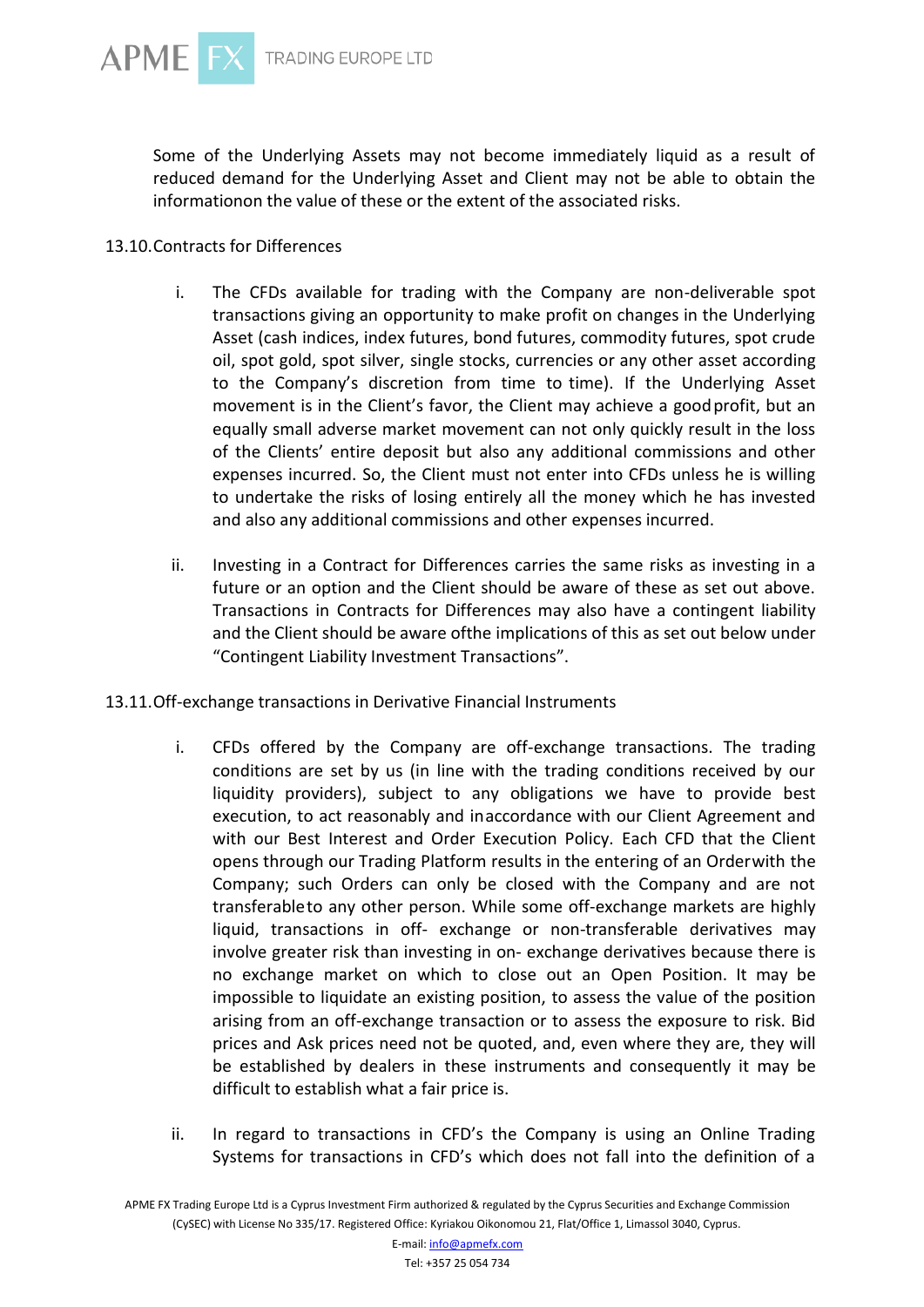recognized exchange as this is not a Multilateral Trading Facility and so do not have the same protection.

- 13.12.Contingent Liability Investment Transactions
	- i. Contingent liability investment transactions, which are margined, require the Client to make a series of payments against the purchase price, instead of paying the whole purchase price immediately. The Margin requirement will depend on the underlying asset of the Financial Instrument. Margin requirements can be fixed or calculated from current price of the underlying instrument, and it can be found on the website of the Company.
	- ii. If the Client trades in futures or Contracts for Differences, he may sustain a total loss of the funds he has deposited to open and maintain a position. If the market moves against the Client, he may be called upon to pay substantial additional funds at short notice to maintain the position. If the Client fails to do so within the time required, his position may be liquidated at a loss, and he will be responsible for the resulting deficit. It is noted that the Company will not have a duty to notify the Client for any Margin Call to sustain a loss-making position.
	- iii. Even if a transaction is not margined, it may still carry an obligation to make further payments in certain circumstances over and above any amount paid when the Client entered the contract.
	- iv. Contingent liability investment transactions which are not traded on or under the rulesof a recognized or designated investment exchange may expose the Client to substantially greater risks.

# 13.13.Collateral

If the Client deposits collateral as security with the Company, the way in which it will be treated will vary according to the type of transaction and where it is traded. There could be significant differences in the treatment of the collateral depending on whether the Client is trading on a recognised or designated investment exchange, with the rules of that exchange (and the associated clearing house) applying or trading offexchange. Deposited collateral may lose its identity as the Client's property once dealings on the Client's behalf are undertaken. Even if the Client's dealings should ultimately prove profitable, he may not get back the same assets which he deposited and may have to accept payment in cash.

# 13.14.Suspensions of Trading

Under certain trading conditions it may be difficult or impossible to liquidate a position. This may occur, for example, at times of rapid price movement if the price rises or falls in one trading session to such an extent that under the rules of the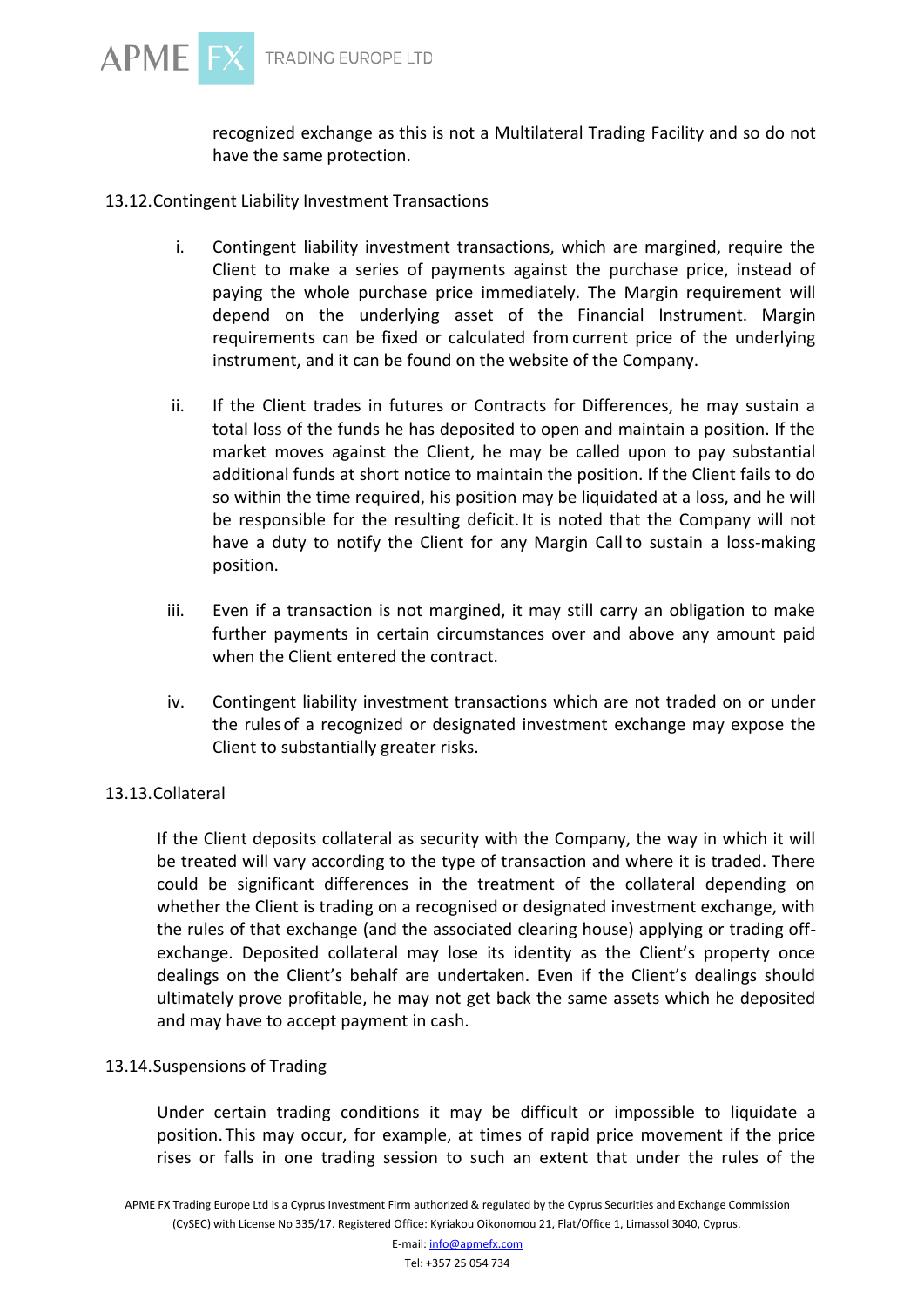

TRADING EUROPE LTD

relevant exchange trading is suspended or restricted. Placing a Stop Loss will not necessarily limit the Client's losses to theintended amounts, because market conditions may make it impossible to execute such an Order at the stipulated price. In addition, under certain market conditions the execution of a Stop LossOrder may be worse than its stipulated price and the realized losses can be larger than expected.

#### 13.15.No Delivery

It is understood that the Client has no rights or obligations in respect of the Underlying Assets relating to the CFDs he is trading. There is no delivery of the underlying asset.

#### 13.16.Slippage

Slippage is difference between the expected price of a Transaction in Financial Instruments, and the price the Transaction is actually executed at. Slippage often occurs duringperiods of higher volatility (for example due to news events) making an Order at a specific price impossible to execute, when market orders are used, and also when large Orders are executedwhen there may not be enough interest at the desired price level to maintain the expected priceof trade.

# **14. No Guarantees of Profit**

The Company provides no guarantees of profit nor of avoiding losses when trading in Financial Instruments. Customer has received no such guarantees from the Company or from any of its representatives. Customer is aware of the risks inherent in trading in Financial Instruments and is financially able to bear such risks and withstand any losses incurred.

# **PART C. Risks and Acknowledgements Associated with the Automatic Orders Features of the Platform**

## **15. Introduction**

The Platform provided to the Client offers the Client with the ability to use the Automatic Orders function.This gives the Client the ability to choose a Signal Provider from a list of Signal Providers available on the Company's Platform and decide to copy / imitate their exact trades automatically based on Data produced from the Signal Provider. So, as soon as the Signal Provider places an Order for himself, it will automatically send a signal to the Trading Account of the Client to copy/imitate the Order of the Signal Provider However, the Company notes that Automatic Orders are associated with various risks and the Client is urged to carefully read and consider the following risks before utilizing the Company's Automatic Orders Features:

15.1. Should a Provider decide to close his positions or should the Company for any reason decide to close the Providers positions, all related Open Positions of the Client (who copy that Signal Provider) will be closed automatically at current prices, without notice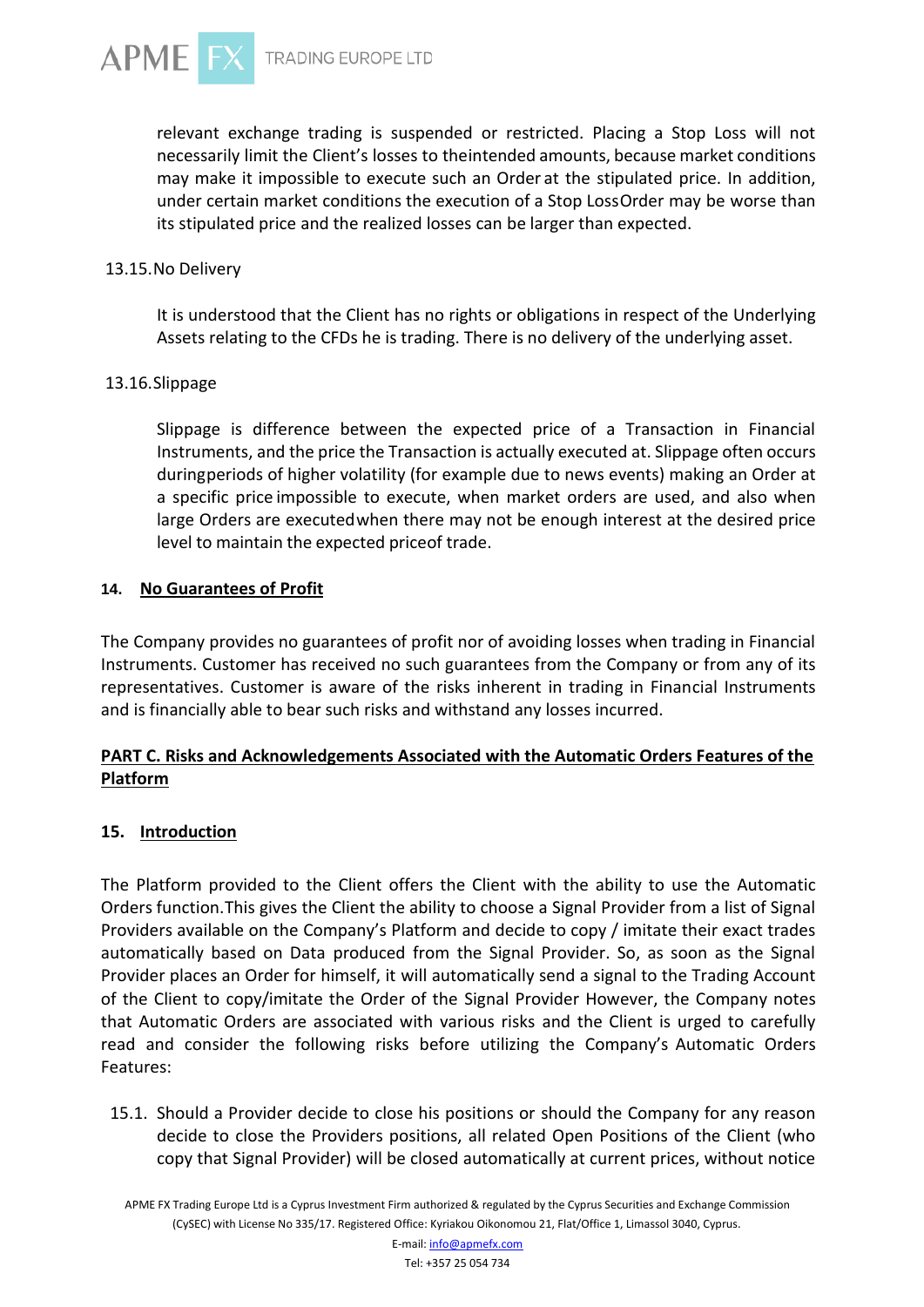

to the Client. So, the Client should be able and prepared to bear the loss of the entire investment the Client made when following a Signal Provider.

- 15.2. It is also noted that the Company has the right to terminate its collaboration with the Provider at any time and without prior notice to the Client and hence the Client will not be able to use the AutomaticOrders in relation to that Signal Provider. The Company will not be held liable to the Client for any damages caused as a result of such an event.
- 15.3. If the Client modifies or cancels the Orders of the Signal Provider, he will achieve a materially different result than the Signal Provider's Orders and the Client's Order will not be automatically closed or changed when the original automatic position is changed or closed by the Signal Provider.
- 15.4. The Client has the right to deactivate the Automatic Orders function for a particular Order on the Platform or disconnect from a Signal Provider. It is understood that, from that moment, the Client will take his own decisions regarding his Orders, Opening or Closing or modifying his Positions and the Company will execute such Client Orders according to the particular instructions of the Client. However,the Client acknowledges and accepts that his intervention may frustrate the trading strategy of the Signal Provider and cause losses to the Client.
- 15.5. The Client acknowledges that the use or reliance of the trading history of the chosen Signal Provider does not guarantee the future performance or that the Client will not suffer losses. In providingthe information of each Signal Provider on the Platform or its Website, the Company is not considered as providing advice or commendations or suggestion or proposal to choose a Signal Provider for Automatic Orders or assurance or guarantee that his future trades will be consistent with his previous successful trading activity.
- 15.6. It is agreed and understood that Company does not generate, advice on or decide the trading strategy or decisions or activity of the Signal Providers.
- 15.7. The Company uses all reasonable endeavours execute Client Orders in the Automatic Orders mode without undue delay and immediately as close as possible to the Transactions concluded by the Signal Provider. The Client acknowledges that Automatic Orders allow only imitating the Signal Provider's Transactions, in a time approximate to the Signal Provider's Transactions. In addition, despite the Company's reasonable efforts, the Client acknowledges that the execution of Orders may be delayedfor reasons beyond the control of the Company and even perfect electronic devices do not guarantee that the execution of Client's Orders will take place at the same time or approximate time at which the Signal Provider's relevant Transaction was concluded or that it will be placed or executed at all.
- 15.8. The Company will use reasonable efforts to execute an Order (whether to open or close) but it is agreed and understood that execution or transmission may not always be achieved at all for reasons beyond the control of the Company.

APME FX Trading Europe Ltd is a Cyprus Investment Firm authorized & regulated by the Cyprus Securities and Exchange Commission (CySEC) with License No 335/17. Registered Office: Kyriakou Oikonomou 21, Flat/Office 1, Limassol 3040, Cyprus.